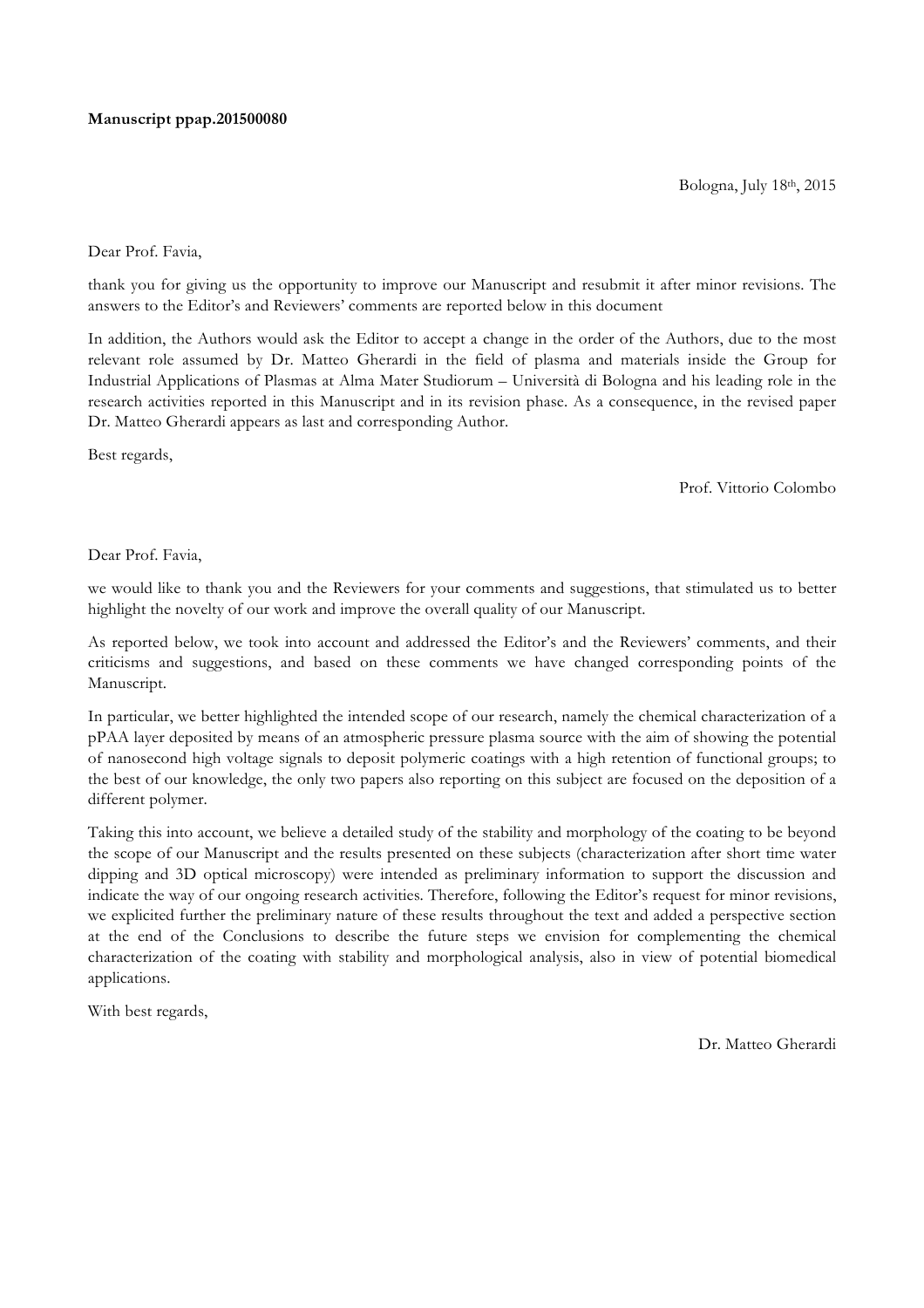*04-Jul-2015*

*Dear Prof. Colombo,* 

*Manuscript ppap.201500080 entitled "Deposition of plasma-polymerized polyacrylic acid coatings by a non-equilibrium atmospheric pressure nanopulsed plasma jet" which you submitted to Plasma Processes and Polymers has been reviewed. The comments of the referee(s) are included at the bottom of this letter. I'd like to personally add the following comments:*

*- since this is a novelty, highlight better the advantage of using a nanosecond pulsed generator in this contest*

WE AGREE WITH THE EDITOR'S COMMENT AND CONSEQUENTLY WE INSERTED *A PARAGRAPH IN THE INTRODUCTION IN WHICH THE NOVELTY AND ADVANTAGES OF USING A NANOPULSED GENERATOR FOR PLASMA POLYMERIZATION WERE EXPLAINED IN MORE DETAIL.* 

### *INTRO*

*- explain clearly how ppAA coatings are used for non fouling coatings in cited ref [3], the text as it is may be misleading. Maybe in that ref the ppAA layer is used as functionalized layer to covalently bind non fouling chains?*

## THE EDITOR IS RIGHT. WE SUBSTITUITED THE REFERENCE WITH A MORE PERTINENT ONE AND MODIFIED THE TEXT IN ORDER TO BETTER EXPRESS THE *POSSIBLE APPLICATIONS OF PPAA.*

*- it should be reported somewhere that HIGH (how much ?) density of –COOH groups is not necessary for cell-adhesive surfaces and immobilization of biomolecules. In effect the stability in water is very important for applications (such as biomedical) in water media.*

*WE AGREE WITH THE EDITOR'S COMMENT AND THUS WE DELETED ALL THE REFERENCES TO THE "HIGH AMOUNT" OF COOH GROUPS; TO BETTER SPECIFY THE RELEVANCE OF COOH GROUPS, WE INTRODUCED AND DISCUSSED IN THE INTRODUCTION A PAPER [REF 5] WHERE THEIR ROLE IN FAVORING CELLS ADHESION OR FOR BIOMOLECULE IMMOBILIZATION IS HIGHLIGHTED; AND WHERE IT IS STATED THAT THE REQUIRED AMOUNT OF CARBOXYL GROUPS FOR CELLS ADHESION OR BIOMOLECULE IMMOBILIZATION DEPENDS ON THE CELL LINE OR THE BIOMOLECULE WHICH INTERACTS WITH THE SUBSTRATE.* 

*- a very recent paper by Fanelli on PPP should be cited, on the jet deposition of stable coatings by AA/ethylene at atm pressure.* 

THE PAPER IS VERY PERTINENT; THEREFORE WE CITED IT, REPORTING AND *COMMENTING ITS RESULTS IN THE RESULTS & DUSCUSSION SECTION OF OUR WORK. FURTHERMORE, RELYING ON THE PROCEDURES THERE PRESENTED, WE BETTER EXPLAINED OUR FUTURE STEPS TOWARDS A MORE COMPREHENSIVE EVALUATION OF COATING STABILITY AND CHEMICAL COMPOSITION AFTER WATER IMMERSION.* 

*- the text "vacuum devices" should change in "vacuum pumps". In effect. Also at atm P pumps are required to keep constant the composition of the atmosphere around the substrate.*

OK, WE AGREE WITH THE EDITOR'S COMMENT AND WE MODIFIED THE TEXT.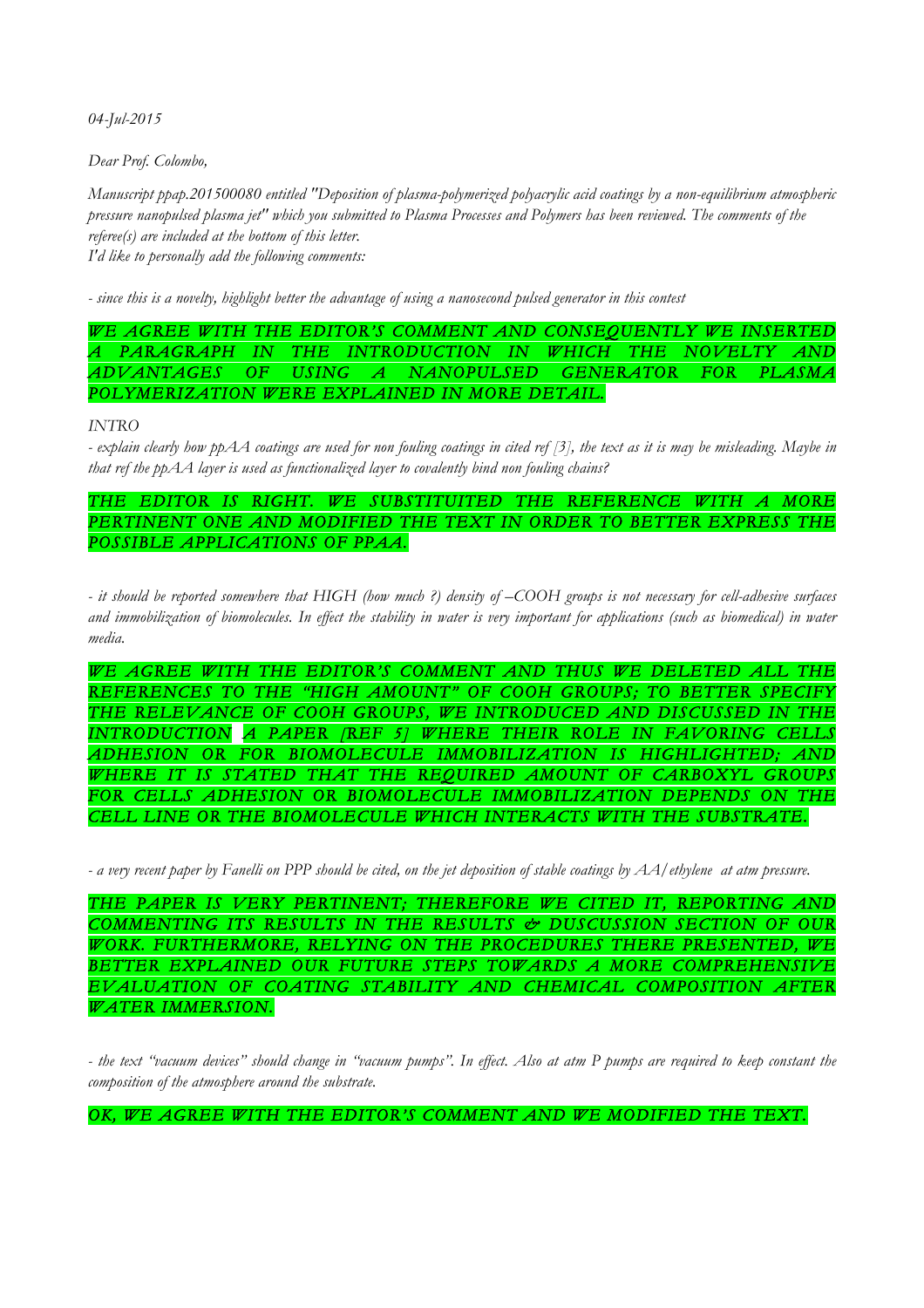*- beside cited ref 13, and before, in Palumbo et al (Plasmas Polym 4, 133, 1999) it is reported, probably for the first time, the OES vs XPS correlation "more AA fragmentation, less –COOH in the coating".*

*WE THANK THE EDITOR FOR THE COMMENT. WE CITED THE WORK IN THE INTRODUCTION AND ADDED A SENTENCE ABOUT THE OES VS XPS CORRELATION.* 

*- Please explain well the advantages of using nanosecond square-pulse AP-DBD to maximize the retention of the monomer in the coating, as this is the true novelty of the paper.*

*THANK YOU FOR THE COMMENT, WE ADDED A PARAGRAPH IN THE INTRODUCTION PROVIDING THE SUGGESTED EXPLANATION, TAKING ALSO INTO ACCOUNT THE CONSIDERATIONS REPORTED BY CHOQUET AND COWORKERS IN THEIR RECENT WORKS.* 

*- at page 3, second half, again it is reported that "high amounf of functional groups …" are requested for biomedical applications. But can we quantify this for the various applications ? probably not.*

## *ACCORDING TO THE EDITOR'S COMMENT, ALL OCCURRENCES OF THE EXPRESSION "HIGH AMOUNT" WERE REMOVED FROM THE TEXT.*

*- Stability in water and high (probably < 10% in any case) density of COOH/R groups can be obtained, at low P, by increasing the power, or/and by adding an unsaturated hydrocarbon; France et al did probably first (J Mat Chem 8, 37, 1998) with 1-7 octadiene, Pistillo et al (Surf Coat Tech 205, S534, 2011) with ethylene. Fanelli (see above, on PPP) added ethylene at Atm P. If nanosecond pulses can give similar results without adding ethylene this should be highlighted.*

*WE THANK THE EDITOR FOR HIGHLIGHTING THIS VERY IMPORTANT POINT. SINCE IN OUR CASE THE STABILITY OF THE COATING WAS EVALUATED AFTER 30 SEC OF WATER DIPPING, OUR RESULTS CANNOT BE COMPARED WITH THE ONES REPORTED IN THE MENTIONED PAPERS. NONETHELESS, COMPARING THE DIPPING PROCEDURE WE ADOPTED WITH THE ONES IN THE MENTIONED*  PAPERS, WE THINK THAT THE EXPRESSION "WATER STABLE COATINGS" *MEASLEDING IN OUR CASE; THEREFORE, WE SUBSTITUTED IT WITH "COATINGS STABLE UPON WATER CONTACT" THROUGHOUT THE TEXT. MOREOVER, WE ADDED THE INFORMATION REGARDING THE DIPPING TIME IN THE TEXT AND CAPTIONS. THE SUGGESTED PAPERS WILL BE DEFINETELY TAKEN INTO ACCOUNT IN OUR FUTURE ACTIVITIES, WHERE THE COATING CHARACTERISTICS (MORPHOLOGY AND STABILITY) WILL BE FURTHER INVESTIGATED, ALSO IN THE PERSPECTIVE OF POSSIBLE APPLICATIONS.* 

*EXPERIMENTAL*

*- SOURCE A scheme would help much in understanding how the jet is arranged, beside references and texts. I don't understand here how a 12-hole diffuser is defined. Also, a detailed scheme would help to understand how the primary and the secondary gas are injected.*

*FOLLOWING THE EDITOR'S REQUEST, WE INTRODUCED A DETAILED SCHEME IN FIGURE 1 AND WE PROVIDED A DESCRIPTION OF THE DIFFUSER.* 

*- slew rate ? is the generator a pulsed DC or AC ?*

THE GENERATOR IS A PULSED DC, WE INTRODUCED MORE INFORMATION ABOUT IT. THE SLEW RATE EXPRESSES THE MAXIMUM RATE OF CHANGE OF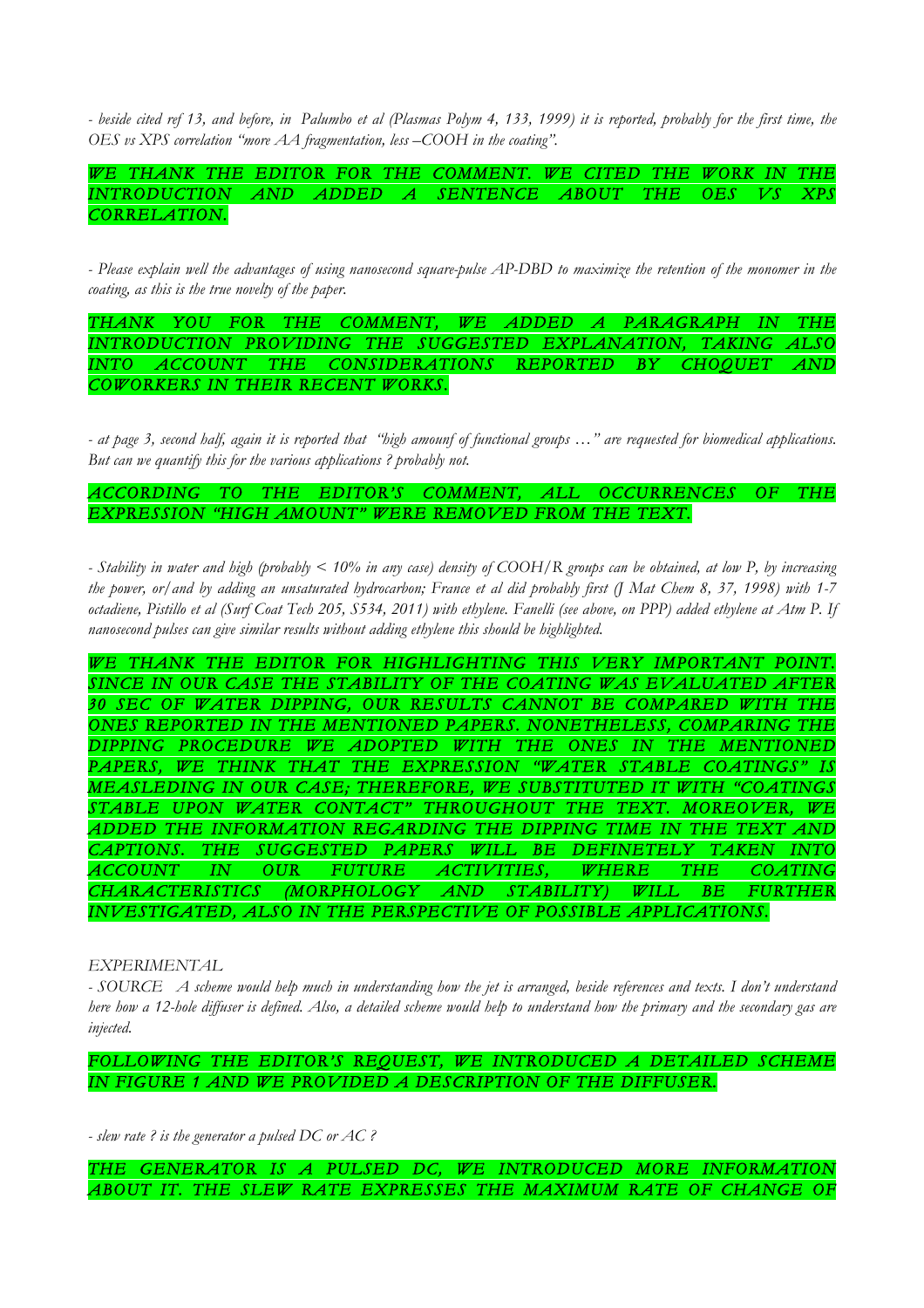*THE OUTPUT VOLTAGE PER UNIT OF TIME (I.E. KV/NS) AND IS THE KEY*  FEATURE OF PULSE GENERATORS, EXPECIALLY NANOPULSED ONES. SINCE *THIS VALUE IS INDIPENDENT OF THE MAXIMUM PEAK VOLTAGE REACHED BY THE PULSE, IT IS MORE SIGNIFICANT THAN THE RISE TIME, WHICH IS DEPENDENT ON THE SPECIFIC OPERATING CONDITIONS SELECTED FOR THE EXPERIMENT.*

*FEED*

*- what is, exactly, the AA content in the primary gas, i.e., when 3 slpm are bubbled in 35 ml AA per 3-20 min.*

# *THE EDITOR IS RIGHT, WE APOLOGIZE FOR THIS MISSING INFORMATION. THE AA MASS FLOW RATE WAS 0.05 ML/MIN. WE INTRODUCED THIS INFORMATION IN THE EXPERIMENTAL PART.*

*PLASMA PROCESSED AREA*

*- what is the area of the pre-treated and of the plasma-coated zone of the substrates ? larger than the WCA analysis spot ?*

*THE AREA OF THE COATING AS WELL AS THE AREA INTERESTED BY THE*  PLASMA ACTIVATION WAS FOUND TO BE AROUND 1CM<sup>2</sup>. WE ADDED THIS *INFORMATION IN THE TEXT. THIS AREA IS SIGNIFICANTLY LARGER THAN THE SPOT OF WCA ANALYSIS AND ALSO THAN THAT OF THE PLASMA SOURCE OUTLET, SIMILARLY TO WHAT SHOWN IN REF. 35.* 

*XPS-FT-IR*

*the text "surface sensitivity" should be deleted, you mean "sampling depth ".*

*THE TEXT WAS CHANGED ACCORDING TO THE COMMENT* 

*RESULTS - in Fig 5 the widescan spectra could be deleted*

*OK, THE WIDESCAN SPECTRA WAS DELETED AND TEXT AND CAPTION WERE MODIFIED ACCORDIGLY.* 

*- the FT-IR spectra are too overlapped, please try to make the Figures more readable. Add labels to the relevant bands, for clarity.*

*THANK YOU FOR THE SUGGESTION. WE TRIED TO MAKE ATR-FTIR FIGURES MORE READABLE BY DELETING THE HORIZONTAL LINES IN THE GRAPHS AND ADDING LABELS TO THE MOST RELEVANT PEAKS AND BANDS. FURTHERMORE, WE MODIFIED THE Y AXIS OF THE GRAPH, SUBSTITUITING THE COMMA WITH THE POINT, AS SUGGESTED BY THE FIRST REFEREE. WE HOPE THIS MODIFICATIONS WILL INCREASE THE FIGURES READABILITY* 

*- -COOH groups are retained, but -COOR are formed. To distinguish them derivatization techniques should be used.*

*THANKS FOR THE SUGGESTION. IT WILL BE SURELY TAKEN IN ACCOUNT FOR FURTHER ANALYSIS MORE FOCUSED ON THE INVESTIGATION OF ALL THE FUNCTIONAL GROUPS PRESENT IN THE DEPOSITED COATING. IN THIS WORK, WE UNDERLINED IN THE TEXT THAT MECHANISMS OF CROSSLINKING ARE STILL UNCLEAR AND SO, DERIVATIZATION TECHNIQUE WILL BE*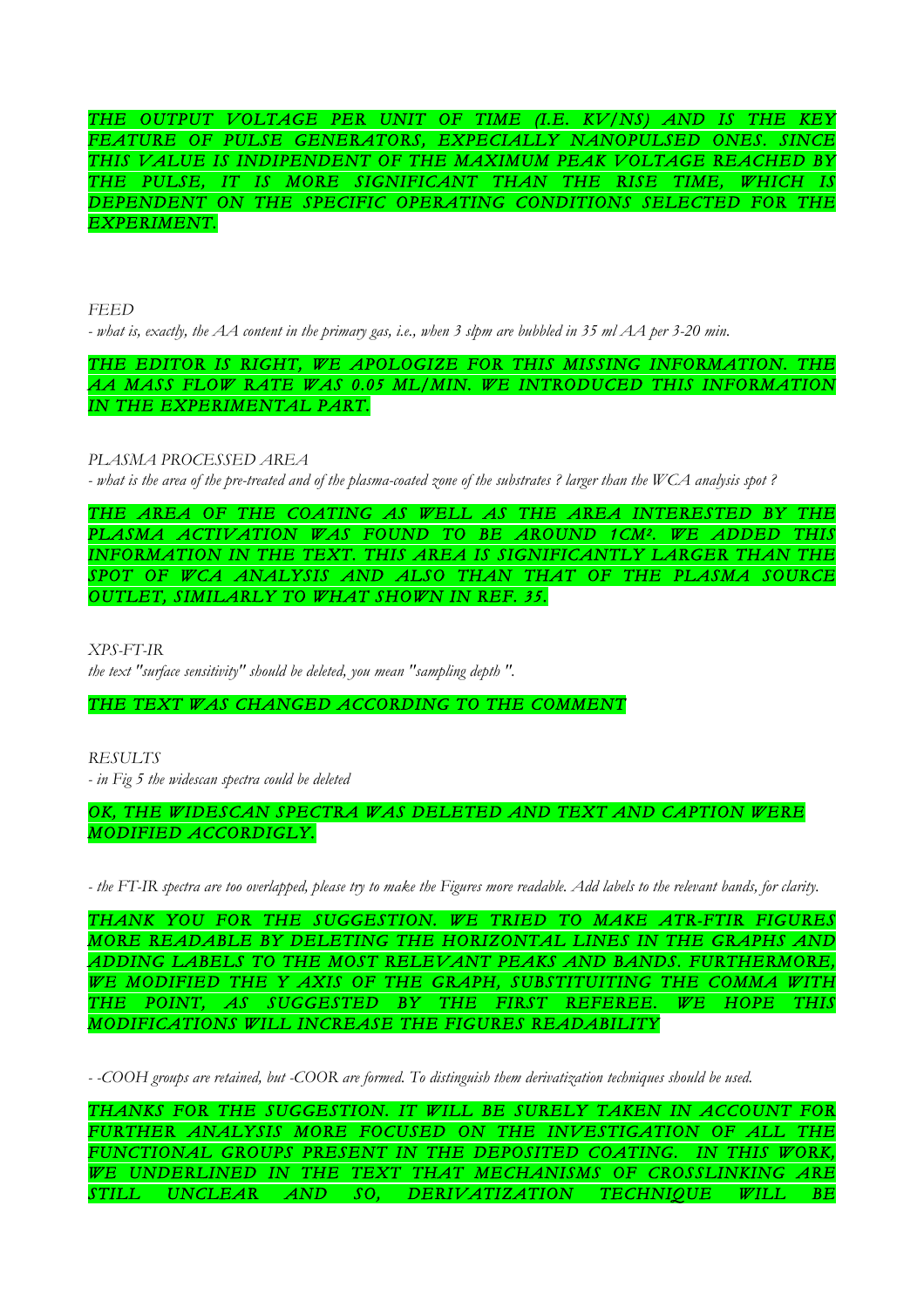*IMPLEMENTED IN THE FUTURE TO GET MORE INSIGHTS ABOUT THE CROSSLINKING OF THE COATING. WE ALSO PREFERRED NOT PERFORMING THE CHEMICAL DERIVATIZATION IN THIS WORK SINCE, TO THE BEST OF OUR KNOWLEDGE, A UNIVOCALLY ACCEPTED METHOD FOR THE QUANTIFICATION OF –COOH GROUPS DOES NOT SEEM TO EXSIST YET.* 

*Reviewer: 1*

*Comments to the Author Dear authors, i enclose some comments to help improving the paper. - Fig. 2, could maybe be put as additional information, it is not critical for the comprehension of the paper.*

OK, FIG. 2 WAS REMOVED AND MOVED TO THE SUPPORTING INFORMATION *SECTION.* 

*- Please, explain why PE and PVC were selected.*

*WE ADDED A PART (AND TWO REFERENCES) IN THE INTRODUCTION IN ORDER TO EXPLAIN THE CHOICE OF USING PE AND PVC AS SUBSTRATES FOR THE PROCESS. BRIEFLY, PE AND PVC WERE SELECTED AS SUBSTRATE DUE TO THEIR WIDE USE IN THE INDUSTRIAL AND BIOMEDICAL FIELD, MAINLY AS CONSEQUENCE OF THEIR INTERESTING MECHANICAL AND THERMOPLASTIC*  PROPERTIES. HOWEVER, FOR SOME SPECIFIC APPLICATIONS THEIR SURFACE *CHEMICAL PROPERTIES REQUIRE TO BE MODIFIED, I.E. TO INCREASE THE HYDROPHILICITY OF THE MATERIAL.* 

*- Page 13. XPS. Authors state that there are 4 peaks in the decomposition of the C peak, and an additional peak: "Furthermore, in the peak fitting of the C1s envelope of the 20 min deposited pPAA film..." However, this 5th peak is also present in the 3 min sample.*

*Please rewrite more clearly, as stating that there is only 4 peaks when 5 are clearly visible may lead to confusion.* 

*THE REFEREE IS RIGHT AND WE ARE GRATEFUL FOR THE COMMENT. THE PEAK FITTINGS HAVE BEEN RECALCULATED FOR THE C1S ENVELOPES REPORTED IN FIGURES 4 AND 8 IN ORDER TO MAKE THEM CLEARER AND THE TEXT WAS ALSO CORRECTED.* 

*- Table with the general quantification of XPS and O/C ratios should be added and the effects of the treatment on each sample should be discussed.*

*WE ADDED A COLUMN IN TABLE 1 REPORTING THE O/C RATIO FOR EACH SAMPLE. FURTHERMORE, WE ALSO INTEGRATED THE TEXT WITH INFORMATION AND DISCUSSION ABOUT THE O/C VALUE FOR EACH SAMPLE.* 

*- Discuss the relevance of the functional groups created on the polymers for the applications intended and relationship with previous literature.*

*THANKS FOR THE COMMENT, WHICH PROMPTED US TO BETTER CLARIFY THE AIM OF THE PRESENTED PROCESS. WE INTRODUCED AND MODIFIED SOME*  SENTENCES IN THE INTRODUCTION TO MAKE BETTER EXPLAIN THE ROLE OF *THE FUNCTIONAL GROUPS FOR CELL ADHESION AND BIOMOLECULES IMMOBILIZATION.*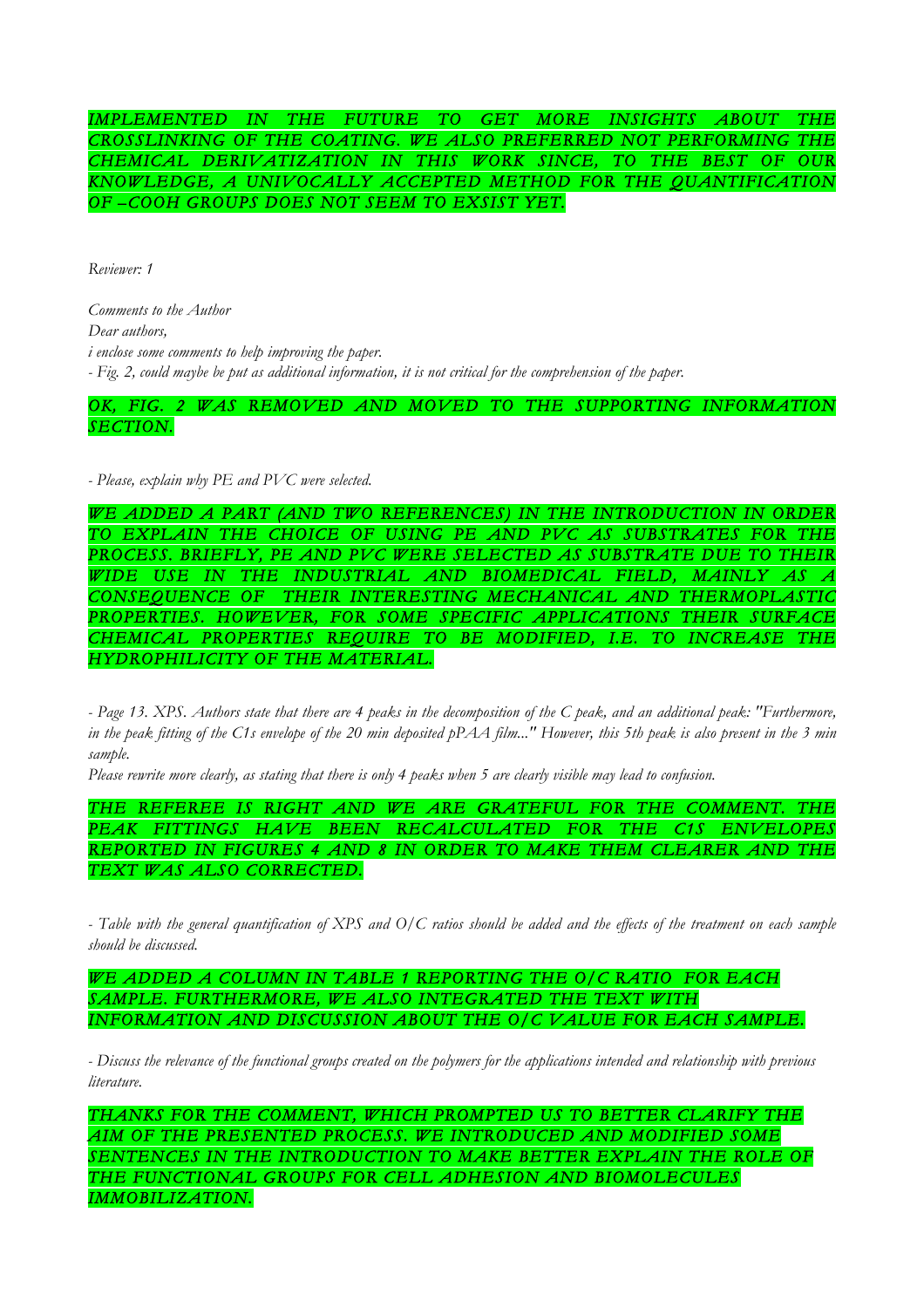*- p. 14. 2nd paragraph. Correct: "With the aim of gathering..."* 

## *OK, THE EXPRESSION WAS CORRECTED.*

*- How do authors explain this different thickness obtained in the coating between the two different polymers? Please discuss.*

*THANK YOU FOR THE COMMENT. SINCE THE MEASUREMENTS OF THE COATING THICKNESS SHOULD BE CONSIDERED AS PRELIMINARY RESULTS (AS WE HAVE NOW BETTER SPECIFIED IN THE TEXT), WE DO NOT FEEL LIKE SPECULATING ABOUT THE EFFECT OF THE UNDERLYNING SUBSTRATE ON THE COATING THICKNESS. MOREOVER, SINCE THE STANDARD DEVIATIONS OF THE MEASUREMENTS ARE QUITE HIGH DUE TO THE ROUGHNESS OF THE COATINGS, WE CANNOT REALLY SAY THAT THE TWO COATINGS ARE CHARACTERIZED BY TWO DIFFERENT VALUES OF THICKNESS. AS A NEXT STEP, WE WILL EVALUATE THE COATING THICKNESS FOR ALL THE EMPLOYED OPERATING CONDITIONS BY MEANS OF OTHER CHARACTERIZATION TECHNIQUES, JOINTLY TO THE ALREADY ADOPTED 3D MICROSCOPE, IN ORDER TO BETTER UNDERSTAND THE ROLE, IF ANY, OF THE SUBSTRATE ON THE COATING CHARACTERISTICS.* 

*- Fig. 6, figure legend: It would be more clear if instead of "pristine" authors used the term "masked area" or equivalent.*

*OK, THE LEGEND WAS MODIFIED ACCORDINGLY.* 

*- Attention to the format of the ATR-FTIR images, which should not be in excel (or at least formatted similarly as the other images, avoiding the horizontal lines in the figures).*

*THANK YOU FOR THE SUGGESTION. WE MODIFIED THE FIGURES DELETING THE HORIZONTAL AXIS AND, IN ORDER TO MAKE THEM MORE READABLE, LABELS TO THE MOST RELEVANT PEAKS AND BANDS WERE ADDED.* 

*- Attention also in ATR-FTIR images: In english, numbers with points, not commas.*

*THANK YOU, FIGURES WERE MODIFIED ACCORDINGLY.*

*- How long was dipping in water? Please specify (in the order of seconds, minutes...?)*

*WE APOLOGIZE FOR THE MISSING INFORMATION. THE WATER DIPPING WAS*  PERFORMED FOR 30 S, WE ADDED THIS INFORMATION IN THE TEXT.

- *XPS* of PVC in strong treatment conditions is lacking but authors present the results of FTIR....it would be interesting to have it *in order to compare the two materials in this treatment conditions.*

*WE THANK THE REFEREE FOR THE COMMENT. WE DECIDED NOT TO INTRODUCE THIS ADDITIONAL FIGURE SINCE WE BELIEVE IT DID NOT PROVIDE ADDITIONAL INFORMATION THAT COULD NOT BE ALREADY INFERRED BY THE OTHER PRESENTED RESULTS. WE TRY HERE TO EXPLAIN OUR REASONS AND WE HOPE THE REFEREE WILL AGREE:* 

*COMPARING THE ATR-FTIR SPECTRA REPORTED IN OUR PAPER, NO SIGNIFICANT DIFFERENCES CAN BE OBSERVED BETWEEN THE SPECTRA OF THE COATINGS DEPOSITED ONTO PE AND PVC SUBSTRATES IN MILD CONDITIONS WITH THOSE DEPOSITED IN STRONG CONDITIONS. ON THE OTHER HAND, XPS RESULTS SHOWS THAT THE CHEMICAL COMPOSITION OF COATINGS*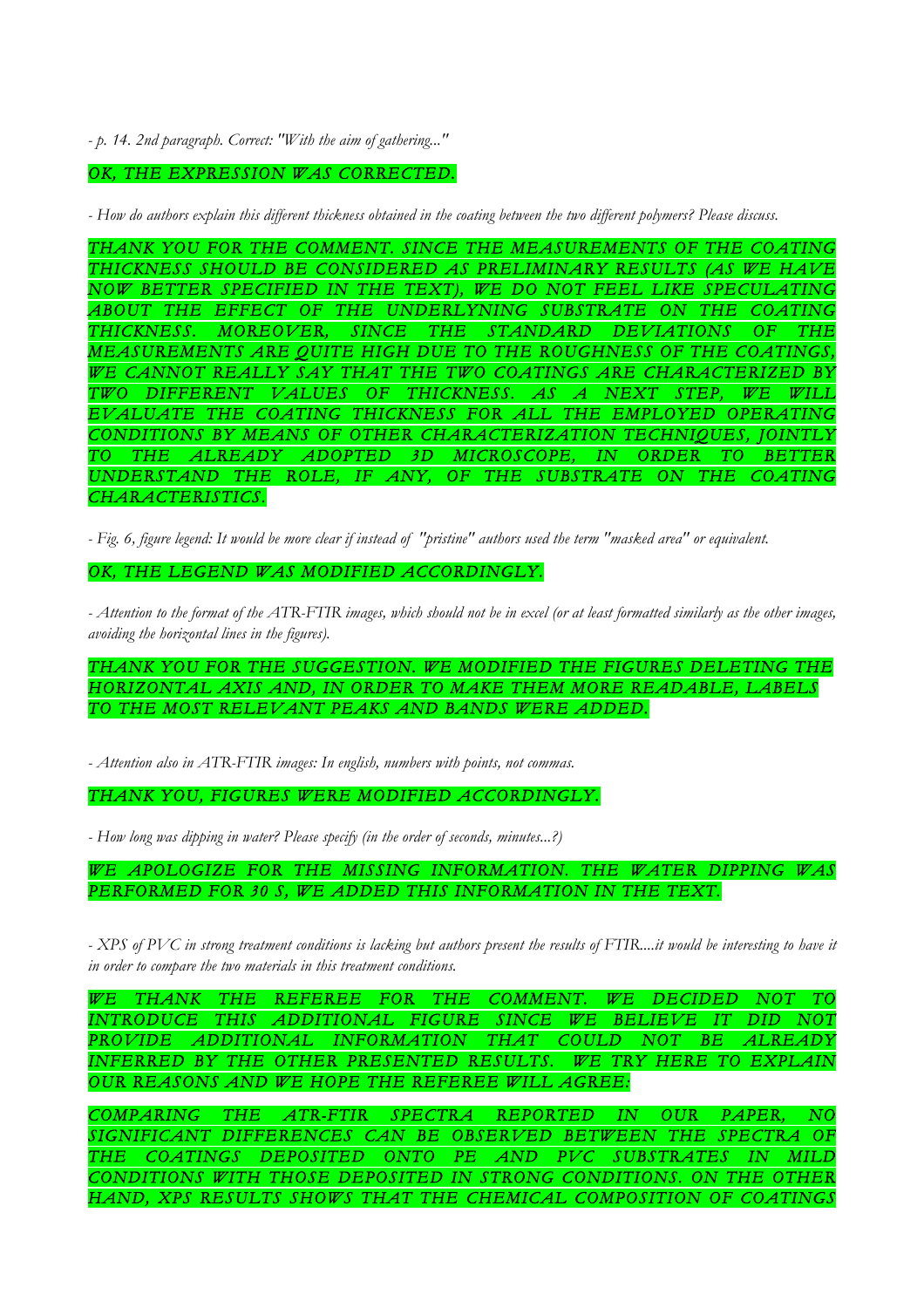*DEPOSITED ONTO PE AND PVC IN MILD CONDITION IS EXTREMELY SIMILAR. THEREFORE, WE BELIEVE THE READER CAN INFER THAT THE CHEMICAL COMPOSITIONS OF COATINGS DEPOSITED ONTO PE AND PVC IN STRONG CONDITION ARE ALSO VERY SIMILAR; THUS WE WOULD PREFER TO OMIT AN ADDITIONAL XPS GRAPH THAT COULD DECREASE THE FLUENCY OF THE TEXT.* 

*- Fig. 10 footlegend specifies 10 min Ar activation....was it the same in the other treatments prior to the polymerisation? in such a case, please ensure uniformity in the footlegends throughout the paper for clarity.*

FIG. 10 IS THE ONLY FIGURE WHERE THE SPECTRA OF PPAA COATING ONTO PRETREATED SUBSTRATES ARE REPORTED. IN THE OTHER CASES, THE *SUBSTRATE WAS NOT PLASMA ACTIVATED BEFORE THE POLYMERIZATION. WE TRIED TO BETTER SPECIFY THE PRESENCE OR ABSENCE OF THE PRETREATMENT THROUGHOUT THE TEXT.* 

*- p. 21. The whole last paragraph of the results section is unclear, please rewrite.*

*WE REWROTE THE LAST PARAGRAPH,ALSO ADDING A COMPARISON BETWEEN OUR WORK AND A VERY RECENT WORK WRITTEN BY BOSSO ET AL. AND SOME CONSIDERATIONS ABOUT THE FUTURE DEVELOPMENTS OF OUR WORKS.* 

*- What happens if the samples are left longer in water? To show that there is indeed crosslinking and suitable binding to the substrate, it is suggested that authors compare between different soaking times in water.*

*WE THANK THE REFEREE FOR THE COMMENT, WHICH IS INDEED VERY*  PERTINENT. IN THIS PAPER WE PERFORMED ONLY A PRELIMINAR ANALYSIS OF THE COATING STABILITY, DIPPING THE SAMPLES FOR 30 SEC. AS *CONSEQUENCE, WE DECIDED TO MODIFY THE EXPRESSION "WATER STABLE COATING" IN "COATING STABLE UPON WATER CONTACT" TO BETTER DESCRIBE THE OBSERVED RESULTS.* 

*NONETHELESS, WE COMPLETELY AGREE THAT FOR APPLICATION PURPOSES THE STABILITY OF THE COATING SHOULD BE EVALUATED AFTER LONG (DAYS) SOAKING TIMES. THEREFORE, OUR FUTURE ACTIVITIES WILL BE AIMED TO CHARACTERIZE THE COATING STABILITY, INVESTIGATING ITS CHEMICAL AND MORPHOLOGICAL CHARACTERISTICS AFTER LONGER WATER IMMERSION BY MEANS OF FTIR, XPS, AFM AND SEM. A SENTENCE WAS ADDED IN THE CONCLUSION PARAGRAPH TO DESCRIBE THE PATH WE ARE UNDERTAKING.* 

*- I suggest to improve the discussion in the direction of the biomedical applications mentioned in the introduction, which are not detailed afterwards in the results and discussion section.*

## *OK, THANK YOU. A SENTENCE WAS ADDED IN THE DISCUSSION.*

*Reviewer: 2*

*Comments to the Author*

*The present paper by Liguori et al. reports on the deposition of plasma-polymerized polyacrylic acid coatings by an atmospheric pressure cold plasma jet. The novelty of the papers mainly resides in the utilization of a nanopulsed plasma jet for the deposition of thin films; however, considering the results obtained on thin film deposition from acrylic acid, I personally believe that the novelty of this work is very limited and that the characterization of the deposited coatings is inaccurate and incomplete. I believe that the scientific quality of the manuscript needs to be seriously improved before being considered for publication in this Journal. I have the*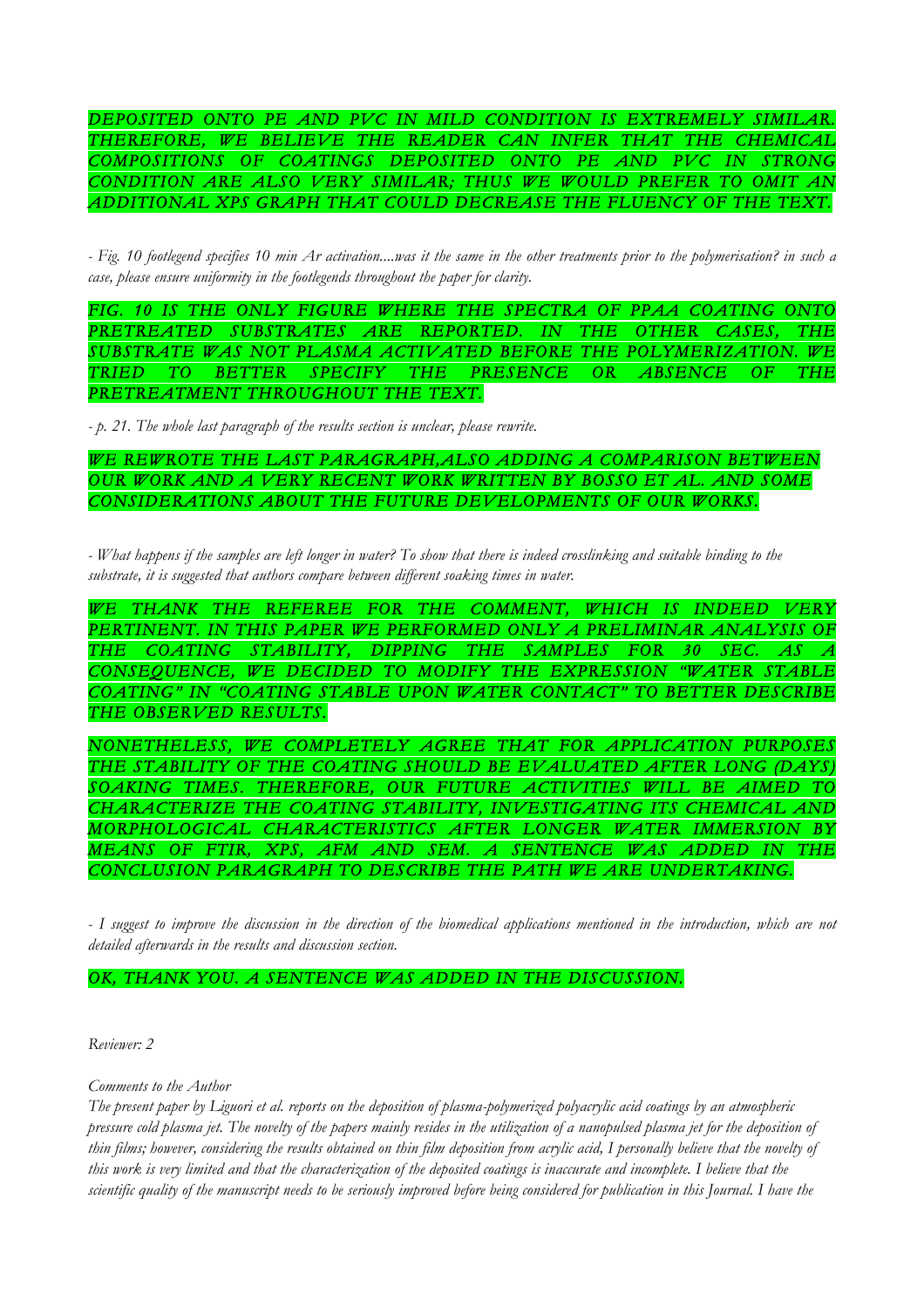*following comments and suggestion for major improvement of the manuscript:*

*1) In the introduction as well as in the list of references, the authors completely skipped the literature on thin film deposition from acrylic acid using atmospheric pressure plasmas and, very often, plasma jets. Some references that should be reported and discussed in the introduction are listed below:*

*-G. Chen et al., Plasma Process. Polym. 2011, 8, 701.*

*-Donegan et al., Surf. Coat. Technol. 2013, 234, 53.*

*-Bosso et al., Plasma Process. Polym. 2015, DOI: 10.1002/ppap.201500005.*

*-Cools et al., Plasma Process. Polym. 2015, DOI: 10.1002/ppap.201500007*

*-Carton et al. Plasma Process. Polym. 2012, 9, 984.*

*-Salem et al., Plasma Process. Polym. 2014, 11, 269.*

*-Morent et al., Appl. Surf. Sci. 2010, 257, 372.*

*-Ward et al., Chem. Mater. 2003, 15, 1466.*

*-Beck et al., Surf. Coat. Technol. 2008, 203, 822.*

*WE THANK THE REVIEWER FOR HIS COMMENT; WE WOULD JUST UNDERLINE THAT THE TWO PAPERS PUBLISHED IN 2015 WERE NOT TAKEN INTO ACCOUNT BECAUSE THEY WERE PUBLISHED AFTER THE SUBMISSION OF OUR WORK. EVEN THOUGH OUR PAPER WAS NOT MEANT TO BE AN INTRODUCTORY REVIEW TO ATMOSPHERIC PRESSURE DEPOSITION OF ACRYLIC ACID, NONETHELESS SOME OF THE SUGGESTED REFERENCES SHOULD HAVE BEEN CONSIDERED. WE HAVE NOW CONSIDERED ALL OF THEM, DISCUSSING THEIR CONTENT IN VARIOUS PARTS OF THE PAPER.* 

*2) I suggest the authors to improve the figures containing ATR-FTIR spectra, moreover spectra should be background corrected and normalized.*

*OK, THANKS FOR THE SUGGESTION. FIGURES HAVE BEEN IMPROVED BY DELETING THE HORIZONTAL AXIS AND ADDING LABELS TO THE MOST RELEVANT BANDS AND PEAKS. CONCERNING SPECTRA, THEY WERE ALREADY BACKGROUND CORRECTED AND NORMALIZED.* 

*3) I suggest the authors to deposit the thin films on glass or silicon substrates to give a better indication of the coating thickness. I know that the coating thickness could be "substrate dependent", however I believe that an estimation using glass or silicon substrates should be provided.*

*WE THANK THE REVIEWER FOR HIS SUGGESTION. INDEED, WE ARE AWARE*  THAT THE DEPOSITION ON GLASS OR SILICON WOULD BE BETTER FOR THE *COATING CHARACTERIZATION, BUT, AS THE REVIEWER MENTIONED, DEPOSITION COULD BE SUBSTRATE DEPENDENT AND THUS MEASURING THE THICKNESS OF THE COATING DEPOSITED ON SILICON/GLASS COULD HAVE LED TO RESULTS UNREPRESENTATIVE OF THE COATING DEPOSITED ON PE/PVC. THIS IS ESPECIALLY TRUE SINCE THE SOURCE EMPLOYED FOR THE DEPOSITION IS A SINGLE ELECTRODE PLASMA JET; AS A CONSEQUENCE, THE TREATED MATERIAL BEHAVES AS A PART OF THE ELECTRICAL CIRCUIT (IN THE CASE OF SILICON, ACTUALLY ACTING AS A FLOATING COUNTER ELECTRODE) AND THUS DIRECTLY INFLUENCES THE CHARACTERISTICS OF THE PLASMA DISCHARGE.*  FOR THESE TWO REASONS WE DECIDED NOT TO DEPOSIT AND EVALUATE *COATINGS ON GLASS OR SILICON.* 

*ON THE OTHER HAND, AS OUR FUTURE ACTIVITIES WILL BE DEDICATED TO CHARACTERIZE MORE DEEPLY THE COATING MORPHOLOGY, WE WILL TAKE INTO ACCOUNT THE REFEREE'S SUGGESTION AND COMPARE RESULTS FOR*  LAYER DEPOSITED ON PE, PVC AND SILICON/GLASS IN ORDER TO EVALUATE *THE SUBSTRATE DEPENDANCY OF THE PROCESS,.*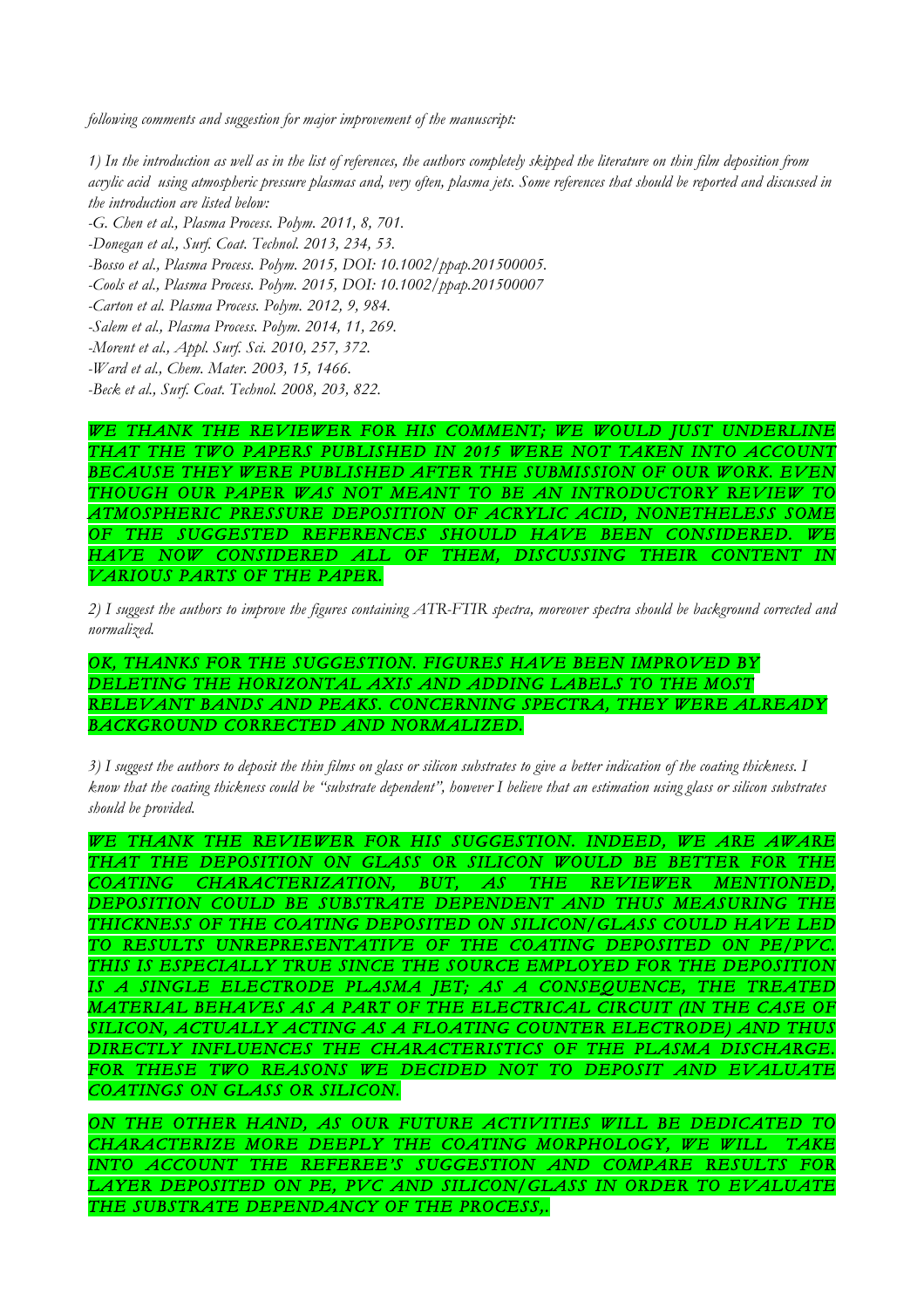*4) XPS results:*

*-The authors should carefully revise the curve fitting of high resolution XPS C1s spectra. Considering for instance the fact that a nonmonochromatic X-ray source was been utilized, I suggest to remove the C1s component due to C-COOH groups and to use for curve fitting the components reported in reff. 2, 6, 13.*

*WE APOLOGIZE, BUT IN THIS CASE WE DO NOT AGREE WITH THE REFEREE'S COMMENT.* 

WE CARRIED OUT THE CURVE FITTING ELABORATION LINKING C-COOH AND *COOH PEAK AREAS IN ORDER THAT THEY MAINTAINED A CONSTANT 1:1 RATIO. IN THIS WAY THE CURVE FITTING WAS "GUIDED" USING CHEMICAL KNOWLEDGE, RATHER THAN ALLOWING THE PRODUCTION, THAT MAY BE A GOOD MATHEMATICAL FIT, BUT MAY LACK OF PHYSICAL MEANING.* 

*MOREOVER, CONSIDERING THE FACT THAT A NON-MONOCHROMATIC X-RAY SOURCE WAS USED, WE THINK THAT THIS SET UP, ALTHOUGH DETERMINING WIDER FWHM (WHILE SATELLITE PEAKS FALL OUTSIDE THE STUDIED RANGE), JUSTIFIES THE USE OF THE C-COOH COMPONENT DURING THE FITTING.* 

*ANYWAY, WE COMPARED OUR SPECTRA WITH THE ONES REPORTED IN THE SUGGESTED REFERENCES AND CONCLUDED THAT THE C1S COMPONENTS REPORTED THERE ARE PRESENT IN OUR STUDY. FOR THIS REASONS WE PREFER TO AVOID REMOVING C-COOH COMPONENT.* 

*-In the text at p.13 and in Table 1 the binding energies reported for the different C1s components are quite reasonable, however in Figures 5 and 9 something is not clear: for instance it's not clear why there is a component centred at a binding energy lower than 284 eV.*

*THANK YOU FOR THE COMMENT, THE REFEREE IS RIGHT. THE PEAK FITTINGS HAVE BEEN RECALCULATED FOR THE C1S ENVELOPES REPORTED IN THE FIGURES IN ORDER TO MAKE THEM CLEARER.* 

*-I suggest to remove survey spectra in Figure 1.*

## *OK, THE WIDESCAN SPECTRA WAS DELEATED AND THE CAPTION WAS ACCORDIGLY MODIFIED.*

*5) How large is the treated area using the nanopulsed plasma jet used in this work? This information should be provided. Considering the dimensions of the jet I could expect a treated area of a few mm2; then considering for instance WCA measurements I was wondering if WCA results obtained with a 2 microliter drop can be acceptable. Is the dimension of the drop, when placed on the substrate, sufficiently smaller that the treated area? Moreover, I suggest the authors to carefully consider WCA results; due to the poor water stability of the coatings WCA measurements can provide only indicative WCA values.*

THE AREA OF THE COATING WAS MEASURED TO BE AROUND 1CM<sup>2</sup>. WE ADDED *THE INFORMATION IN THE TEXT. THIS AREA IS HIGHER THAN THE ONE OF*  THE PLASMA SOURCE OUTLET (4 MM DIAMETER), IN ACCORDANCE TO WHAT *RECENTLY REPORTED IN (I. Onyshchenko, A. Y. Nikiforov, N. De Geyter, R. Morent, Plasma Process. Polym., 2015, 12, 466., CITED IN THE TEXT), AND IS ALSO HIGHER THAN THE SPOT FOR WCA ANALYSIS.* 

*AS THE STABILITY OF THE COATINGS WAS VERIFIED UPON WATER CONTACT (30 SEC DIPPING), WE SPECIFIED IN THE TEXT THAT WCA MEASUREMENTS CAN PROVIDE ONLY INDICATIVE, BUT STILL SIGNIFICANT, RESULTS.*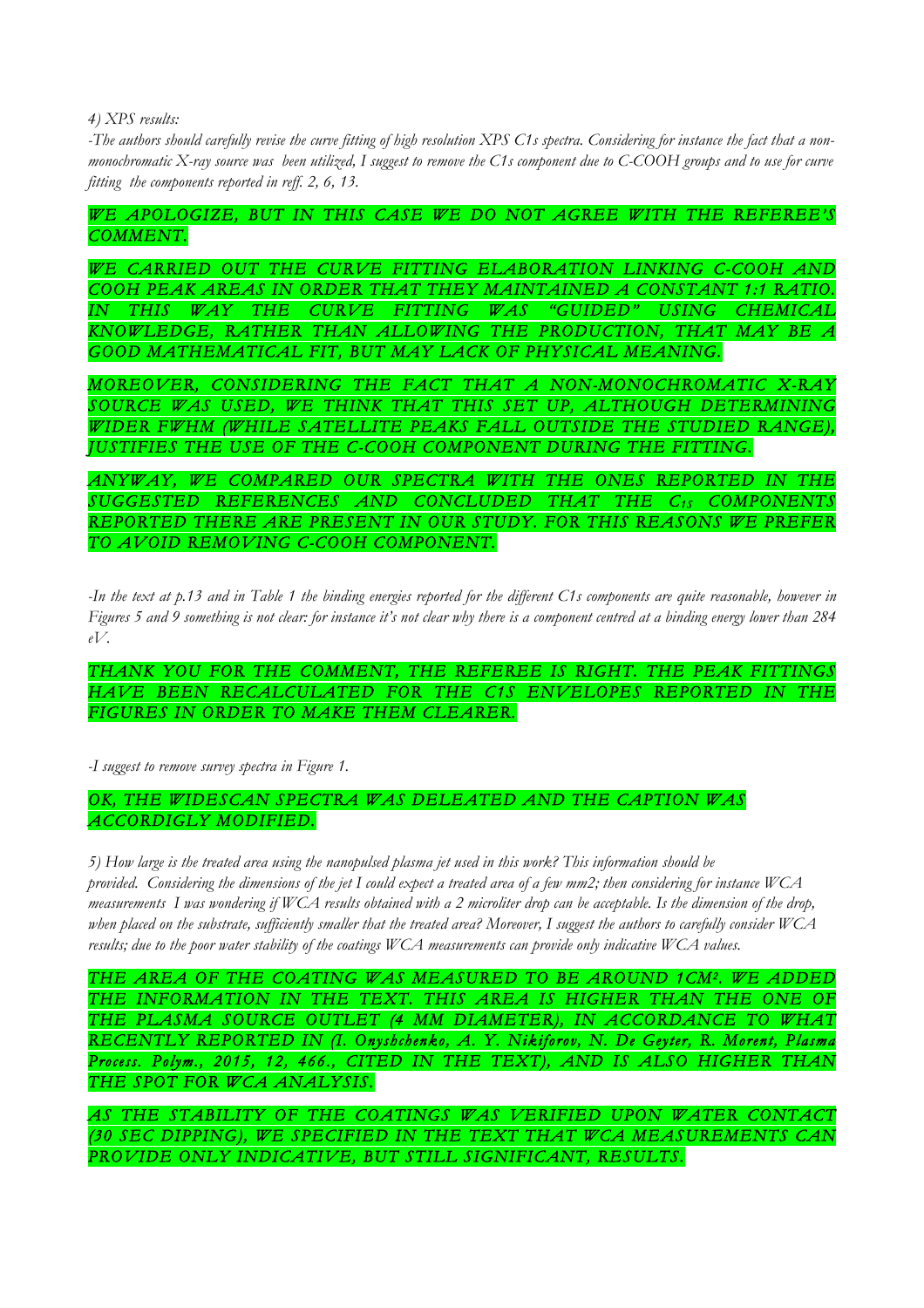*6) Water stability of the coatings: authors reports results after water dipping. How long were the substrates dipped in water. 10 s? 1 hour? 24 hours? If substrates were soaked in water for a few minutes or a few hours, I personally believe that the improvement of coatings water stability cannot be claimed. Moreover since deposited coatings seems to be very thick, the authors should report thickness loss after water immersion for all the investigated conditions.*

# *AS THE STABILITY ANALYSIS WAS PERFORMED DIPPING SAMPLES IN WATER FOR ONLY 30 SEC, WE MODIFIED THE EXPRESSION "WATER STABLE COATING" IN "COATING STABLE UPON WATER CONTACT".*

*ON THE SIDE OF EVALUATING THE THICKNESS LOSS AFTER WATER*  IMMERSION, WE BELIEVE THAT IT WOULD NOT PROVIDE A VERY SIGNIFICANT *ADDITION BECAUSE OF THE PRELIMINAR NATURE OF THE STABILITY TESTS*  PERFORMED IN OUR WORK. ON THE OTHER HAND, THIS MEASUREMENT WOULD *BE CRITICAL IN SUPPORTING A MORE DETAILED DISCUSSION OF THE STABILITY OF THE COATING AND ITS MORPHOLOGY BEFORE AND AFTER SOAKING IN*  WATER; NONETHELESS, THIS WAS BEYOND THE SCOPE OF THE PAPER, WHICH *WAS PARTICULARLY FOCUSED ON THE CHEMICAL CHARACTERIZATION OF THE DEPOSITED LAYER. INDEED, BESIDE THE THICKNESS MEASUREMENT*  PERFORMED BY MEANS OF 3D OPTICAL MICROSCOPE, ALL CONSIDERATIONS ON *THE MORPHOLOGY OF THE DEPOSITED LAYERS WERE INFERRED FROM THE*  SAMPLING DEPTH OF ATR-FTIR ANALYSIS AND AS A CONSEQUENCE SHOULD *BE REGARDED AS PRELIMINAR.* 

*WE ADDED CONSIDERATIONS ON THESE POINTS IN THE RESULTS & DISCUSSION SECTION OF THE WORK. MOREOVER, IN THE CONCLUSIONS WE INDICATED THE FUTURE STEPS WE ENVISION FOR DEEPENING THE CHARACTERIZATION OF THE COATING, INVESTIGATING ITS CHEMICAL AND MORPHOLOGICAL CHARACTERISTICS AFTER LONGER WATER IMMERSION BY MEANS OF FTIR, XPS, AFM AND SEM.* 

*7) There is no information about coatings morphology before and after water dipping. The morphological characterization should be carried out by either scanning electron microscopy or atomic force microscopy.*

*WE THANK THE REVIEWER FOR HIS COMMENT, BUT WE DO NOT COMPLETELY AGREE. INDEED, THE AIM OF THIS PAPER WAS INVESTIGATING THE CHEMICAL CHARACTERISTICS OF THE COATING BY MEANS OF ATR-FTIR AND XPS, IN ORDER TO DEMONSTRATE AND DISCUSS THE POTENTIAL OF PLASMAS DRIVEN BY NANOSECOND HIGH VOLTAGE PULSES FOR THE DEPOSITION OF POLYMERIC*  LAYERS WITH A HIGH RETENTION OF FUNCTIONAL GROUPS. IN THIS FRAME, *THE 3D OPTICAL MICROSCOPY MEASUREMENT OF THE COATING THICKNESS WAS INTENDED ONLY AS A PRELIMINAR RESULT, TO BE COMPLEMENTED IN THE FUTURE WITH SEM AND AFM ANALYSIS.* 

*AS NOW BETTER SPECIFIED IN THE TEXT, OUR FUTURE EFFORTS WILL BE DEVOTED TO THE CHARACTERIZATION OF COATING THICKNESS AND MORPHOLOGY BEFORE AND AFTER WATER IMMERSION AND SONICATION, RELYING ON SEM, AFM AND WEIGHT LOSS MEASUREMENTS TO ALSO EVALUATE THE COATING STABILITY. WE HOPE THAT THE REFEREE WOULD UNDERSTAND THAT THIS WAS BEYOND THE SCOPE OF THIS PAPER AND WE KINDLY ASK TO BE SPARED FROM ADDING SEM AND AFM RESULTS AT THIS MOMENT.*